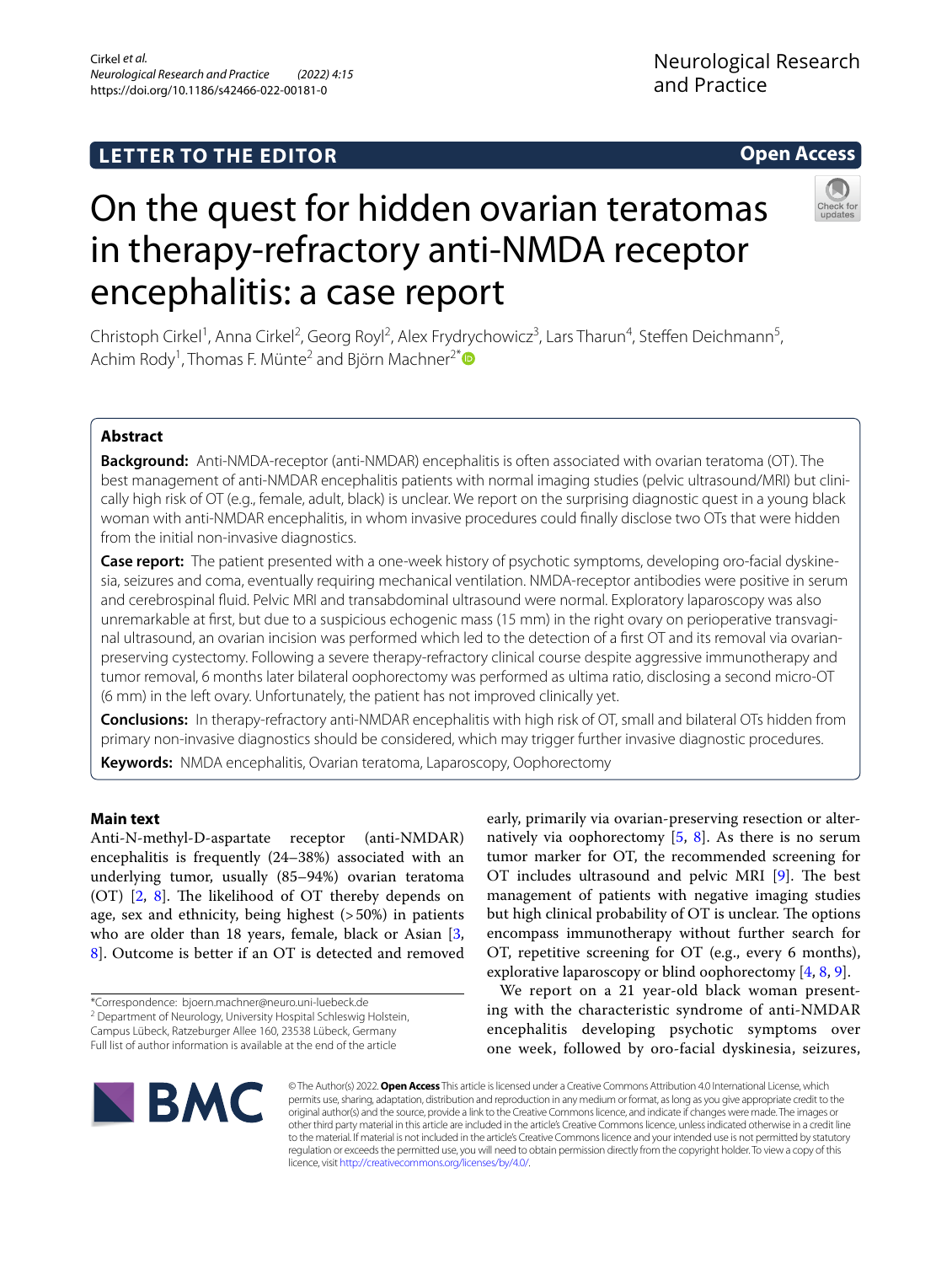autonomic dysfunction (hypotension, hypersalivation) and loss of consciousness fnally requiring intubation and mechanical ventilation. Brain MRI showed subtle T2 signal hyperintensities in the bilateral hippocampus and claustrum. The CSF analysis revealed moderate lymphocytic pleocytosis (71/µl), normal protein, glucose and lactat. Using indirect immunofuorescence, NMDA receptor antibodies were positive in serum (titers 1:1000 cell-based, 1:320 tissue-based assay) and cerebrospinal fuid (titers 1:320 cell-based, 1:100 tissuebased assay). The CRP was slightly increased  $(9.9 \text{ mg/l},$ reference > 5.0). Apart from that, laboratory studies were normal for basic parameters (complete blood count, hemostasis, electrolytes, liver enzymes, creatinine, TSH) and also negative for further auto-antibodies (CASPR2, GABA b, LGI 1, GAD, AMPA, MOG, Amphiphysin, CV2, PNMA2, Hu, Yo, RI, SOX1, Titin, DPPX and IgLON5). Pelvic MRI and transabdominal ultrasound (TAS) were normal. Considering the patient's individual high risk for OT, we prepared the patient for explorative laparoscopy and also performed transvaginal ultrasound (TVS) in adequate lithotomy position in the operation room. This revealed a small (15 mm) echogenic mass in the right ovary, while left ovary was unremarkable. During exploratory laparoscopy the right ovary frst appeared completely normal (Fig. [1](#page-1-0)A). However, after incision of the outer capsule a small cystic tumor popped out (Fig. [1](#page-1-0)B), which could be completely removed with the ovary being preserved (Fig. [1](#page-1-0)C/D). Histo-pathological investigation confrmed

<span id="page-1-0"></span>

**Fig. 1** Laparoscopic images of the right ovary. **A** Normal appearance of the right ovary. **B** Incision of the right ovary and detection of a suspicious cyst. **C** Ovarian-preserving preparation of the cystic tumor. **D** Completely resected mature OT (histopathologically confrmed)

a mature teratoma. The left ovary was equally incised, but no tumor was detected.

Despite early tumor removal (day 11 of hospitalization), the patient did not improve clinically, the titer of antibodies did not decrease and she developed many complications (status epilepticus, need for permanent sedation and mechanical ventilation, septic shock). Immunotherapy included corticosteroids (methylprednisolone iv 500 mg/d over the frst 5 days, followed by oral prednisolone 1 mg/kg per day, slowly tapered to 7,5 mg/days maintenance dose), plasma exchange (3 cycles of a daily plasmapheresis over fve consecutive days; applied in week 1, 5 and 9 after the initial admission), Rituximab (2 cycles: 1000 mg in week 3 and in week 7) and Bortezomib (2 cycles, each with  $1.3 \text{ mg/m}^2$  administered on days 1, 4, 8, and 11; conducted in month 4 and month 6 with a prolonged pause in between due to septic shock) [\[7](#page-2-6)]. Due to the severe clinical course refractory to aggressive immunotherapy and tumor removal, the patient fnally underwent bilateral oophorectomy (6 months after admission). Although both ovaries appeared macroscopically normal, histopathological examination disclosed a second, very small (6 mm) teratoma in the left ovary (Fig. [2](#page-1-1)). Unfortunately, despite bilateral oophorectomy (month 6) and application of four more cycles of Bortezomib (between month 7 and 10) and four cycles of Cyclophosphamid (1145 mg each, applied between month 10 and 12), the patient is still requiring deep sedation and mechanical ventilation for seizure control, twelve months after disease onset.

This patient with severe anti-NMDAR encephalitis revealed clinical characteristics (female, adult, black) pointing to an especially high risk of OT [\[3](#page-2-2), [8\]](#page-2-1). Despite normal pelvic MRI and TAS we therefore performed exploratory laparoscopy including ovarian incision and perioperative TVS. The abnormal finding in the right ovary might indicate higher OT sensitivity of TVS than TAS/MRI, but comparative studies are missing [\[9](#page-2-4)].



<span id="page-1-1"></span>**Fig. 2** Histopathological images of left ovary. **A** Solid mature teratoma (6 mm) with **B** squamous diferentiation. HE stain, 1×/4× magnifcation